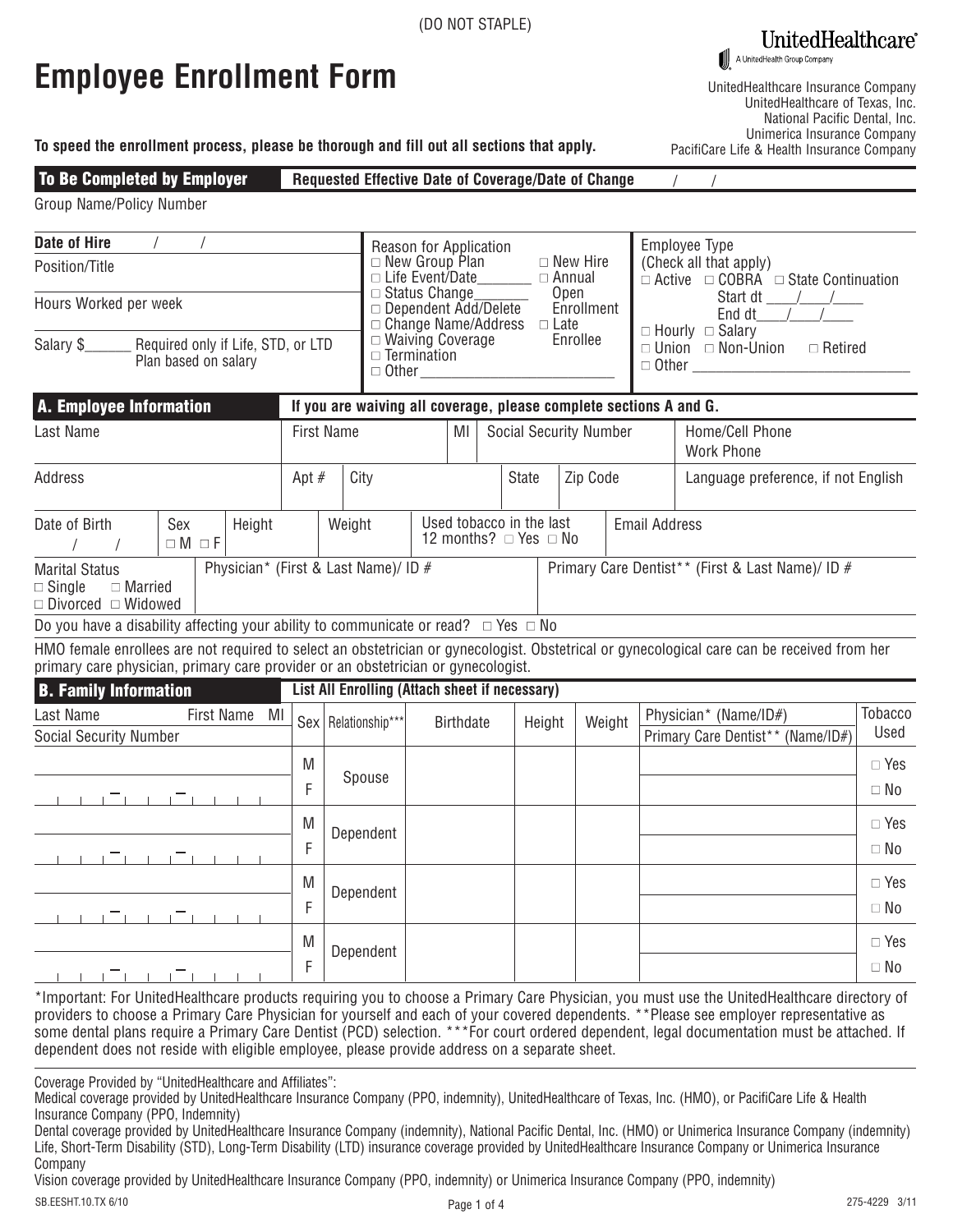| Employee Name _                                                                                                                                                                                                                                                                                                                                                                                                                                                                                                                                                        |                                                                                 |             |                                         |                                 |                                                                                                                                                                                                                                                                                                                                      |                |
|------------------------------------------------------------------------------------------------------------------------------------------------------------------------------------------------------------------------------------------------------------------------------------------------------------------------------------------------------------------------------------------------------------------------------------------------------------------------------------------------------------------------------------------------------------------------|---------------------------------------------------------------------------------|-------------|-----------------------------------------|---------------------------------|--------------------------------------------------------------------------------------------------------------------------------------------------------------------------------------------------------------------------------------------------------------------------------------------------------------------------------------|----------------|
| <b>C. Product Selection</b>                                                                                                                                                                                                                                                                                                                                                                                                                                                                                                                                            | Please check the box for each coverage you or your dependents are enrolling in. |             |                                         |                                 | If your employer offers a choice of plans, indicate which plan you are selecting. Indicate the dollar amount<br>selected for the Life and Accidental Death & Dismemberment (AD&D), Supplemental Life, Short-Term Disability<br>(STD), and Long-Term Disability (LTD) plans. Benefit offerings are dependent upon employer selection. |                |
| Person                                                                                                                                                                                                                                                                                                                                                                                                                                                                                                                                                                 | Medical                                                                         |             | Dental                                  | Vision                          | Basic Life/AD&D                                                                                                                                                                                                                                                                                                                      | Supp Life/AD&D |
| Employee                                                                                                                                                                                                                                                                                                                                                                                                                                                                                                                                                               | $\Box$ and $\Box$ and $\Box$ and $\Box$                                         |             | $\Box$ and $\Box$ and $\Box$ and $\Box$ | $\Box$                          | $\Box \$                                                                                                                                                                                                                                                                                                                             | $\Box$ \$      |
| Spouse                                                                                                                                                                                                                                                                                                                                                                                                                                                                                                                                                                 | $\Box$                                                                          | $\Box$      |                                         | $\Box$                          | $\Box$ \$                                                                                                                                                                                                                                                                                                                            | $\Box$ \$      |
| Dependent                                                                                                                                                                                                                                                                                                                                                                                                                                                                                                                                                              | $\Box$                                                                          | $\Box$      |                                         | $\Box$                          | $\Box$ \$                                                                                                                                                                                                                                                                                                                            | $\Box$ \$      |
| Person                                                                                                                                                                                                                                                                                                                                                                                                                                                                                                                                                                 | <b>STD</b>                                                                      |             | STD Buy Up                              | <b>LTD</b>                      | LTD Buy Up                                                                                                                                                                                                                                                                                                                           |                |
| Employee                                                                                                                                                                                                                                                                                                                                                                                                                                                                                                                                                               | $\Box$ \$                                                                       |             | $\Box$ \$                               | $\square$ \$                    | $\Box$ \$                                                                                                                                                                                                                                                                                                                            |                |
| Life Insurance Beneficiary's Full Name and Address                                                                                                                                                                                                                                                                                                                                                                                                                                                                                                                     |                                                                                 |             |                                         |                                 | Relationship                                                                                                                                                                                                                                                                                                                         |                |
| <b>D. Prior Medical Insurance Information</b> This section must be completed to receive credit for prior medical coverage.                                                                                                                                                                                                                                                                                                                                                                                                                                             |                                                                                 |             |                                         |                                 |                                                                                                                                                                                                                                                                                                                                      |                |
| Within the last 12 months, have you, your spouse, or your dependents had any other medical coverage?<br>$\Box$ NO $\Box$ YES (if yes, please complete this section.)                                                                                                                                                                                                                                                                                                                                                                                                   |                                                                                 |             |                                         |                                 |                                                                                                                                                                                                                                                                                                                                      |                |
| Prior medical carrier name substantial control of the state of the state of the state of the state of the state of the state of the state of the state of the state of the state of the state of the state of the state of the                                                                                                                                                                                                                                                                                                                                         |                                                                                 |             |                                         |                                 | Effective date __/ _/ __ End date __/ _/                                                                                                                                                                                                                                                                                             |                |
| Prior coverage type: □ Employee<br><b>E. Other Medical Coverage Information</b> This section must be completed. (Attach sheet if necessary.)                                                                                                                                                                                                                                                                                                                                                                                                                           | $\Box$ Spouse                                                                   |             | $\Box$ Child(ren)                       | $\Box$ Family                   |                                                                                                                                                                                                                                                                                                                                      |                |
| On the day this coverage begins, will you, your spouse or any of your dependents be covered under any other medical health plan or policy,<br>including another UnitedHealthcare plan or Medicare? $\Box$ YES (continue completing this section) $\Box$ NO (skip the rest of this section)<br>Name of other carrier _                                                                                                                                                                                                                                                  |                                                                                 |             |                                         |                                 |                                                                                                                                                                                                                                                                                                                                      |                |
| Other Group Medical Coverage Information<br>(only list those covered by other plan)                                                                                                                                                                                                                                                                                                                                                                                                                                                                                    | Type                                                                            | $(B/S/F)^*$ | <b>Effective Date</b><br>MM/DD/YY       | <b>End Date</b><br>MM/DD/YY     | Name and date of birth of policyholder<br>for other coverage                                                                                                                                                                                                                                                                         |                |
| Employee:                                                                                                                                                                                                                                                                                                                                                                                                                                                                                                                                                              |                                                                                 |             |                                         |                                 |                                                                                                                                                                                                                                                                                                                                      |                |
| Spouse Name:                                                                                                                                                                                                                                                                                                                                                                                                                                                                                                                                                           |                                                                                 |             |                                         |                                 |                                                                                                                                                                                                                                                                                                                                      |                |
| Dependent Name:<br>Dependent Name:                                                                                                                                                                                                                                                                                                                                                                                                                                                                                                                                     |                                                                                 |             |                                         |                                 |                                                                                                                                                                                                                                                                                                                                      |                |
| Dependent Name:                                                                                                                                                                                                                                                                                                                                                                                                                                                                                                                                                        |                                                                                 |             |                                         |                                 |                                                                                                                                                                                                                                                                                                                                      |                |
| *B. Enter 'B' when this dependent is covered under both you and your spouse's insurance plan (married)<br>S. Enter 'S' if you are the parent awarded custody of this dependent and no other individual is required to pay for this dependent's medical expenses.<br>F. Enter 'F' if this dependent is covered by another individual (not a member of your household) required to pay for this dependent's medical expenses.                                                                                                                                            |                                                                                 |             |                                         |                                 |                                                                                                                                                                                                                                                                                                                                      |                |
| Medicare – Employee Information: If enrolled in Medicare, please attach a copy of your Medicare ID card.<br>Reason for Medicare eligibility: $\Box$ Over 65 $\Box$ Kidney Disease $\Box$ Disabled<br>Are you receiving Social Security Disability Insurance (SSDI)? □ YES □ NO                                                                                                                                                                                                                                                                                         |                                                                                 |             |                                         | Start Date $\frac{1}{\sqrt{2}}$ | $\Box$ Not Enrolled in Part A (chose not to enroll)**<br>$\Box$ Not Enrolled in Part B (chose not to enroll)**<br>$\Box$ Not Enrolled in Part D (chose not to enroll)**<br>$\Box$ Disabled but actively at work                                                                                                                      |                |
| $\Box$ Enrolled in Part D: Effective Date _________________ $\Box$ Ineligible for Part D*<br>Reason for Medicare eligibility: $\Box$ Over 65 $\Box$ Kidney Disease $\Box$ Disabled<br>*Only check "Ineligible" if you have received documentation from your Social Security benefits that indicate that you are not eligible for Medicare.<br>** If you are eligible for Medicare on a primary basis (Medicare pays before benefits under the group policy), you should enroll in and maintain<br>coverage under Medicare Part A, Part B, and/or Part D as applicable. |                                                                                 |             |                                         |                                 | □ Not Enrolled in Part A (chose not to enroll)**<br>$\Box$ Not Enrolled in Part B (chose not to enroll)**<br>$\Box$ Not Enrolled in Part D (chose not to enroll)**<br>$\Box$ Disabled but actively at work                                                                                                                           |                |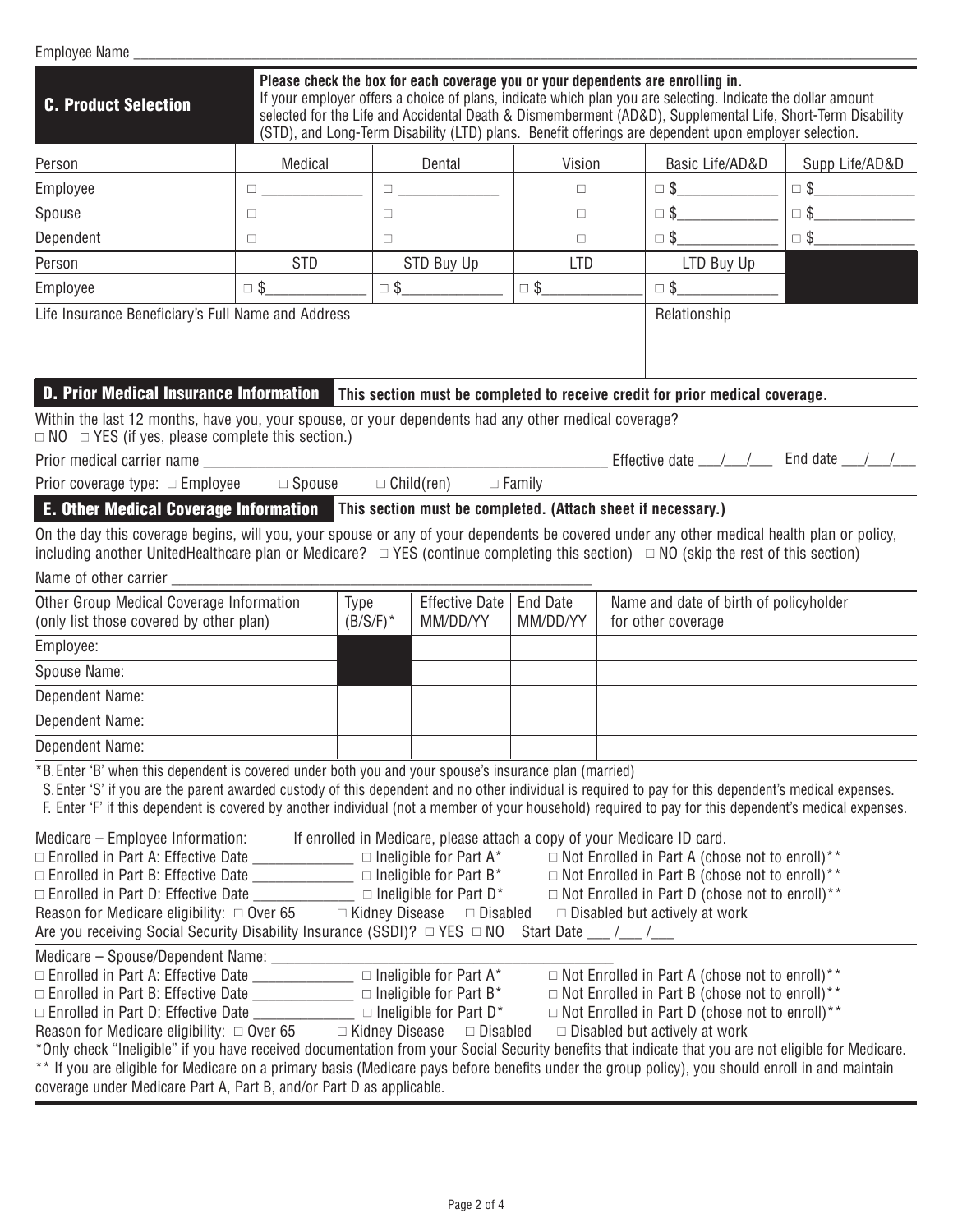| $\sim$<br>$-m1$<br>Name<br>"IVEt.<br>.<br>---- | SSN | - Name<br>הווח״ <sup>.</sup> |
|------------------------------------------------|-----|------------------------------|
|                                                |     |                              |

Please answer the following questions for yourself and each person listed in Section B "Family Information" on the first page of this form. Please answer completely and truthfully. **Please note that, if you leave out or misrepresent information, we may terminate or not renew your coverage, or we may change your premium retroactive to the date your policy became effective.** UnitedHealthcare is only seeking to collect information about the current health status of those persons listed on the application. In answering these questions, you should not include any genetic information. Please do not include any family medical history information or any information related to genetic services or genetic diseases for which you believe you or your dependents may be at risk.

|  | $\Box$ Yes $\Box$ No 1. Is anyone on this application currently pregnant? If "yes" please provide detailed information including anticipated delivery<br>date, any pregnancy complications, anticipation of multiple births, and/or Cesarean Section.                   |
|--|-------------------------------------------------------------------------------------------------------------------------------------------------------------------------------------------------------------------------------------------------------------------------|
|  | $\Box$ Yes $\Box$ No 2. Has anyone on this application visited any health care professional during the last 5 years for any illness, injury, or health<br>condition? If your answer is "yes" please provide detailed information on next page for each person involved. |
|  | $\Box$ Yes $\Box$ No 3. Has anyone on this application been hospitalized (inpatient or outpatient) or had surgery in the past 12 months? If your<br>answer is "yes" please provide detailed information on next page for each person involved.                          |

 $\Box$  Yes  $\Box$  No 4. Has anyone on this application been prescribed or taken any prescription medications in the past 12 months? If your answer is "yes" please provide detailed information on next page for each person involved.

 $\Box$  Yes  $\Box$  No 5. Does anyone on this application have a health condition, illness, or injury that may require treatment or surgery, or has any health care professional recommended treatment or surgery for any of you that has not been performed? If your answer to either question is "yes" please provide detailed information below for each person involved.

**Please give details of all "yes" answers above. (If additional space is required, please attach a separate sheet and be sure to date and sign that sheet.)**

| <b>Question #</b>                                           | <b>Person</b>                                                                                 | <b>Condition/Diagnosis</b>                                                                                                                                                                                                                | <b>Treatment/Meds</b>                                              | <b>Physician's Name</b>                                                                                                                                                                                                                                                                                                                                                                        | <b>Dates Treated</b> | <b>Prognosis</b> |
|-------------------------------------------------------------|-----------------------------------------------------------------------------------------------|-------------------------------------------------------------------------------------------------------------------------------------------------------------------------------------------------------------------------------------------|--------------------------------------------------------------------|------------------------------------------------------------------------------------------------------------------------------------------------------------------------------------------------------------------------------------------------------------------------------------------------------------------------------------------------------------------------------------------------|----------------------|------------------|
|                                                             |                                                                                               |                                                                                                                                                                                                                                           |                                                                    |                                                                                                                                                                                                                                                                                                                                                                                                |                      |                  |
|                                                             |                                                                                               |                                                                                                                                                                                                                                           |                                                                    |                                                                                                                                                                                                                                                                                                                                                                                                |                      |                  |
|                                                             |                                                                                               |                                                                                                                                                                                                                                           |                                                                    |                                                                                                                                                                                                                                                                                                                                                                                                |                      |                  |
|                                                             |                                                                                               |                                                                                                                                                                                                                                           |                                                                    |                                                                                                                                                                                                                                                                                                                                                                                                |                      |                  |
| $\Box$ Myself<br>$\Box$ Spouse<br>$\Box$ Dependent Children | <b>G. Waiver of Coverage</b><br>decline all coverage for:<br>$\Box$ Myself and all dependents | Declining coverage due to existence of other coverage:<br>□ Spouse's Employer's Plan<br>$\Box$ Covered by Medicare<br>$\Box$ COBRA from Prior Employer<br>□ Tri-Care<br>$\Box$ I (we) have no other coverage at this time<br>$\Box$ Other | $\Box$ Individual Plan<br>$\Box$ Medicaid<br>$\Box$ VA Eligibility | understand that by waiving coverage at this time, I will<br>not be allowed to participate unless I qualify at a special<br>enrollment period or as a late enrollee, if applicable, or at<br>the next open enrollment period. I also understand that<br>pre-existing limitations may apply as explained in the<br>Rights and Responsibilities brochure which I have<br>received with this form. |                      |                  |

Date | Employee Signature if waiving coverage

## H. Signature

I authorize UnitedHealthcare Insurance Company and its affiliates ("UnitedHealthcare and Affiliates") to obtain, use and disclose my medical, claim or benefit records, including any individually identifiable health information contained in these records. I understand these records may contain information created by other persons or entities (including health care providers) as well as information regarding the use of drug, alcohol, HIV/AIDS, mental health (other than psychotherapy notes), sexually transmitted disease and reproductive health services. I authorize any health care provider, pharmacy benefit manager, other insurer or reinsurer, hospital, clinic or other medical facility, health care clearinghouse, and any of their affiliates, representatives or business associates, to disclose my information to UnitedHealthcare and Affiliates. I understand the purpose of the disclosure and use of my information is to allow UnitedHealthcare and Affiliates to make decisions regarding eligibility, enrollment, underwriting and premium risk rating. I understand this authorization is voluntary and I may refuse to sign the authorization. My refusal may, however, affect my ability to enroll in the health plan or receive benefits, if permitted by law. I understand I may revoke this authorization at any time by notifying my UnitedHealthcare and Affiliates representative in writing, except to the extent that action has already been taken in reliance on this authorization. As required by HIPAA, UnitedHealthcare and Affiliates also request that I acknowledge the following, which I do: I understand that information I authorize a person or entity to obtain and use may be re-disclosed and no longer protected by federal privacy regulations. This authorization, unless revoked earlier, expires 30 months after the date it is signed.

I understand that I am completing a joint life and health application and that each response must be complete and accurate. I (we) request the indicated group medical coverage for myself and, if the plan provides, for my dependents. I authorize any required premium contributions to be deducted from earnings. I (we) have not given the agent or any other persons any health information not included on the application. I (we) understand that UnitedHealthcare and Affiliates is not bound by any statements I (we) have made to any agent or to any other persons, if those statements are not written or printed on this application and any attachments. I have a continuing obligation to report changes in health status (e.g. received medical advice, diagnosis, care or treatment) after I sign the enrollment form and before receipt of my identification card. Please maintain a copy of this authorization for your records.

| Date | Employee Signature for all applying | Spouse Signature (if applying for coverage) |
|------|-------------------------------------|---------------------------------------------|
|      |                                     |                                             |